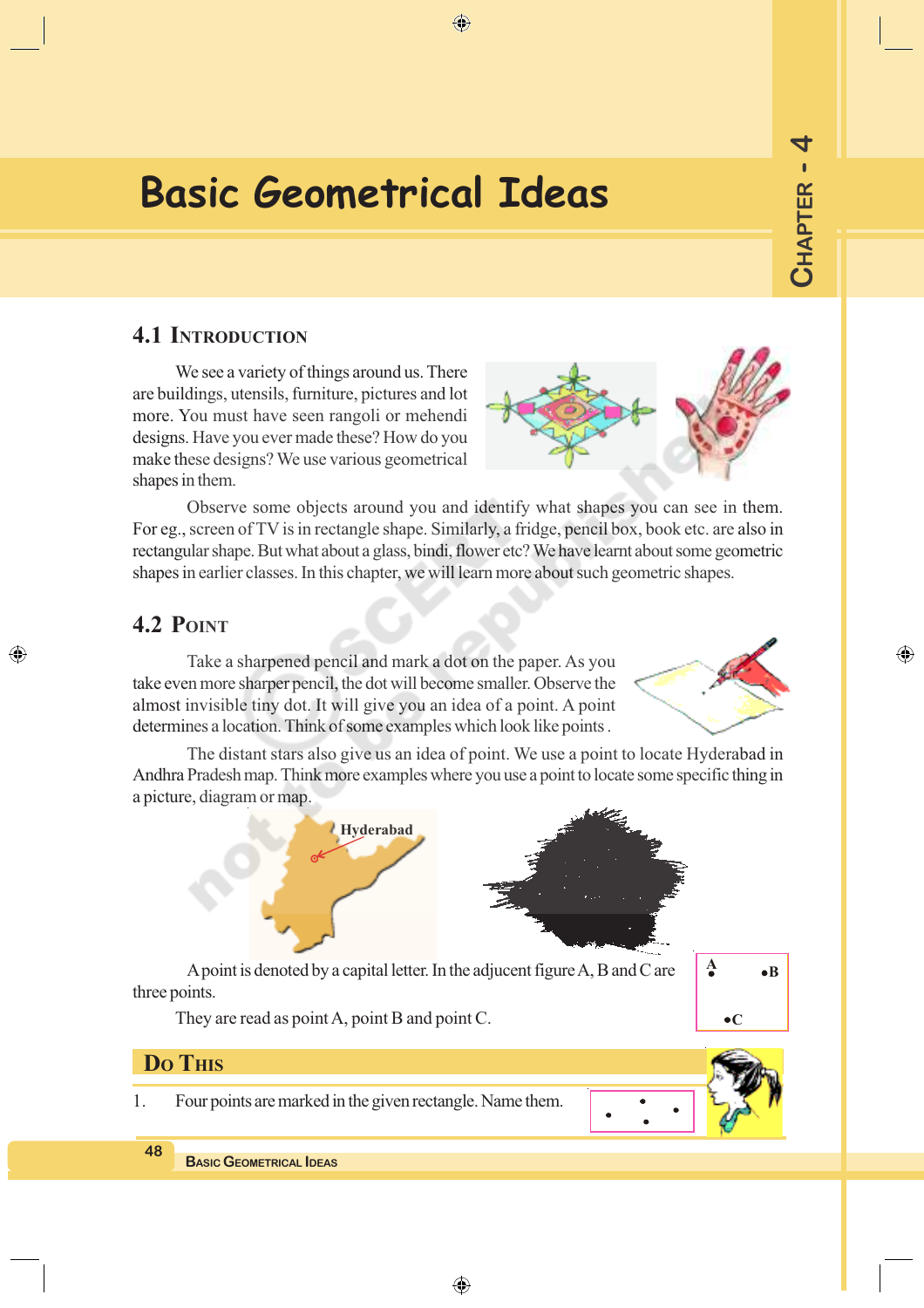## **4.3 A LINE SEGMENT**



Take a thick paper and fold it as shown in figure. Look at the folded edge of this paper. It gives us an idea, of what a line segment is. The crease left on the sheet represents a line segment. It has two end points named

A and B. A line segment has negligible thickness.

⊕

Take your note book or a pencil box and draw a line along its edge with a pencil on a sheet of paper.

What you have drawn is a representation of a line segment. It has two ends. Name them.

Take a thread. Stretch it. In this position it gives an idea of a line segment where the ends of the thread are the end points of the line segment.

Mark any two points A and B on a sheet of paper. Join them in as many ways as you like. What is the smallest distance from A to B. This is a line segment AB and is denoted by  $\overline{AB}$  or  $\overline{BA}$  $A \rightarrow B$ 

#### **4.4 A LINE**

◈

Imagine that the line segment from A to B (i.e.  $\overline{AB}$ ) is extended beyond A in one direction and beyond B in the other direction without any end.

You now get a representation of a line.

Since we cannot draw an indefinitely long line, we mark arrow notations on both sides to

show that it will go on. This line is denoted by AB . It is also denoted by small letters such as *l*, *m*, *n* etc. This is also called as straight line .

#### **DO THIS**

Take a geo-board. Select any two nails and tie tightly a thread from one end to the other. The thread you have fixed is a line which can extend in both directions and only in these two directions.

## **4.5 A RAY**

Sun rays, light rays, rays from a torch are some examples of the Geometrical idea of a 'ray'.

> A ray is a part of a line. It begins at a point (initial point) and goes on endlessly in a specified direction.

Thus a ray has only one end point.

Let A be a point on a line. B and C are two points on the same line on either side of A.

Then  $\overrightarrow{AB}$  $\overline{\phantom{iiiiiiii}}$ and  $\overrightarrow{AC}$  $\overline{\phantom{a}}$ are two rays.

**C A B**

Free distribution by Government of A.P.





**A B**

⊕



**BASIC GEOMETRICAL IDEAS**

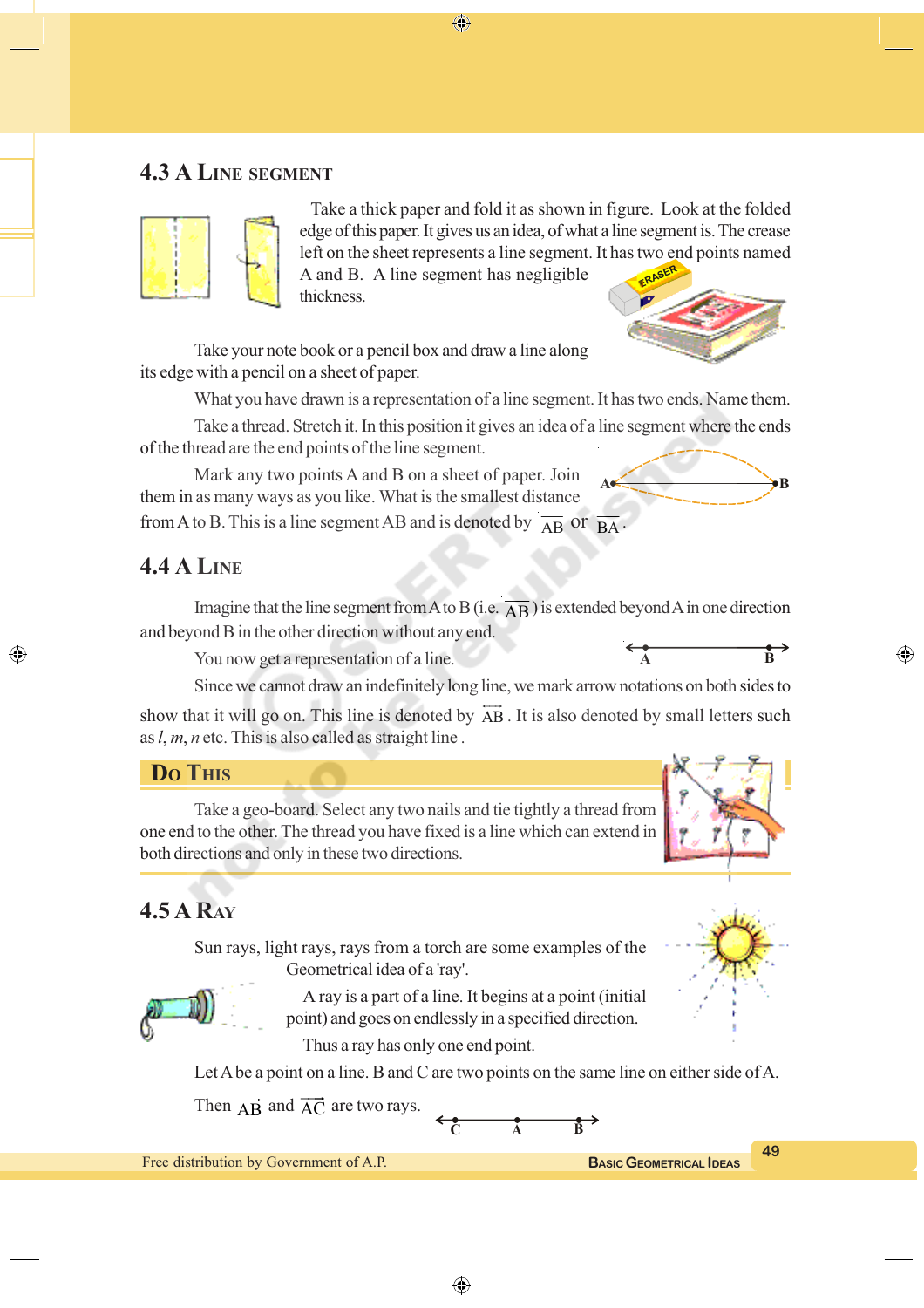## **THINK, DISCUSS AND WRITE**

◈

Here is a ray  $\overrightarrow{OA}$ . It starts at O and passes through the point A. It also passes through the point B.



⊕

◈

 $\bigoplus$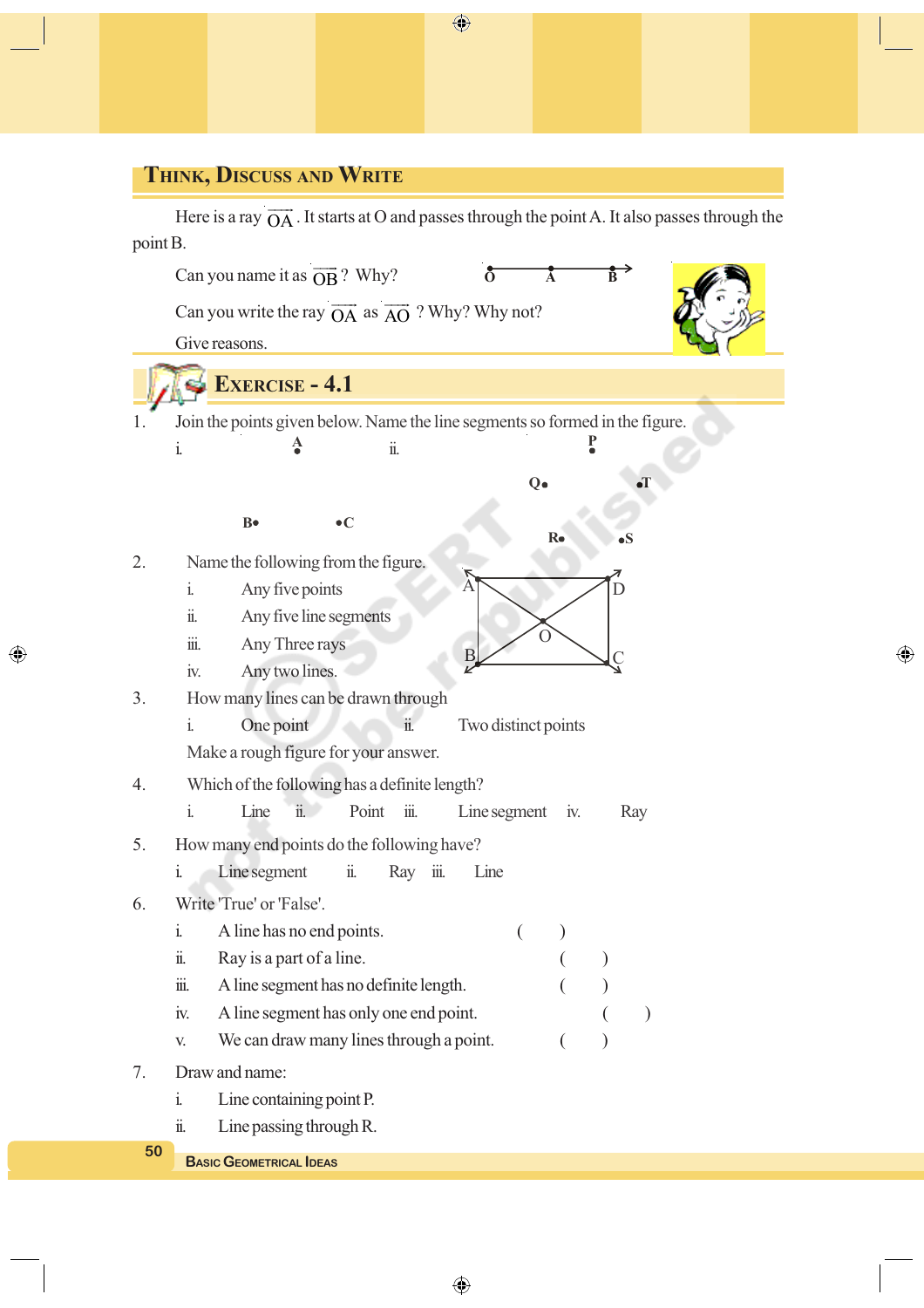## **4.6 CURVE**

Have you seen drawings of kids? Here are some examples.



 $\bigoplus$ 

These are all examples of curves.

Observe figure (i) and (ii) what is the difference between them?

Figure (ii) is called a closed curve and figure (i) is called an open curve.

Also observe that the curves (iii) and (vii) cross themselves, where as  $(i)$ , (ii),  $(iv)$ ,  $(v)$  (vi) do not cross. If a curve does not cross itself, then it is a simple curve.

In every day language, curve usually does not refer to a straight line. But in mathematics a straight line is also curve.

#### **THINK, DISCUSS AND WRITE**

1. Move your pencil along the following english letters and state which are open and which are closed.

$$
M_{\rm c} \subset \Gamma
$$



 $\bigoplus$ 

2. Tell which letter is an example of simple curve.



◈

Identify which are simple curves and which are not?



#### **POLYGONS**

Look at these following figures:

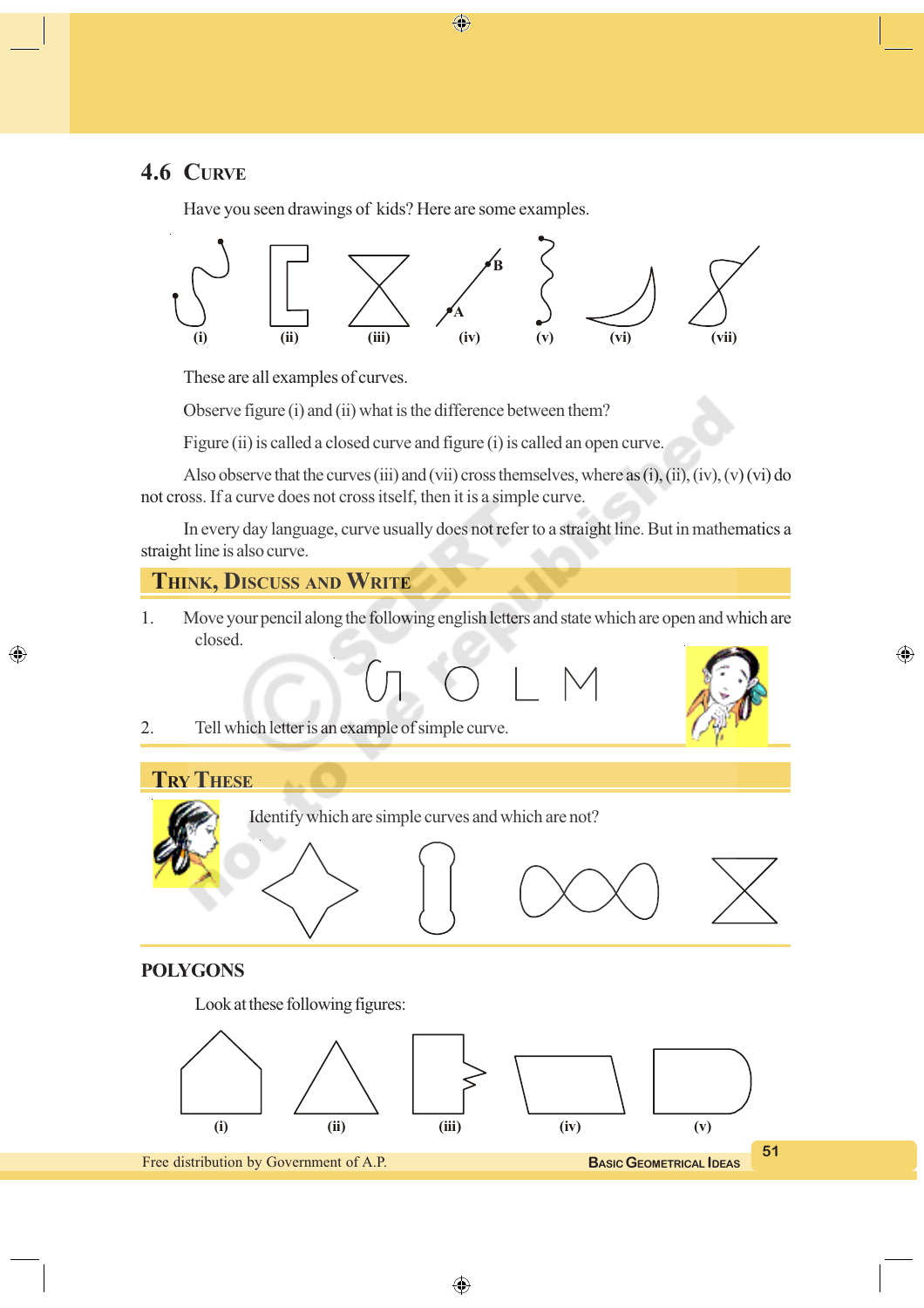What can you say about them? Are they closed? How does each of them differ from one another? (i), (ii), (iii) and (iv) differ from (v), because they are made up of entirely of difinite number of line segments. They are called **Polygons**.

So a figure is a polygon if it is a simple closed figure made up of definite number of line segments. Draw ten polygons of different shapes.

**Interior**

**Exterior**

**Boundary**

◈

Boundary wall of a park divides the plane into three parts i.e. inside the park, the park boundary wall and outside the park. You can't enter the park without crossing the boundary.

Likewise, a closed figure separates the plane into three parts.

- i. Interior (inside) of the Figure
- ii. Boundary of the Figure

◈

iii. Exterior (out side) of the Figure

The interior of the Figure together with its boundary is called its **region**.

## **EXERCISE - 4.2**

1. Tick these figures which are simple curves.



2. State which curves are open and which are closed



3. Name the points that lie in the interior, on the boundary and in the exterior of the figure.



- 4. Draw three simple closed figures:
	- i. by straight lines only ii. by straight lines and curved lines both

 $\bigoplus$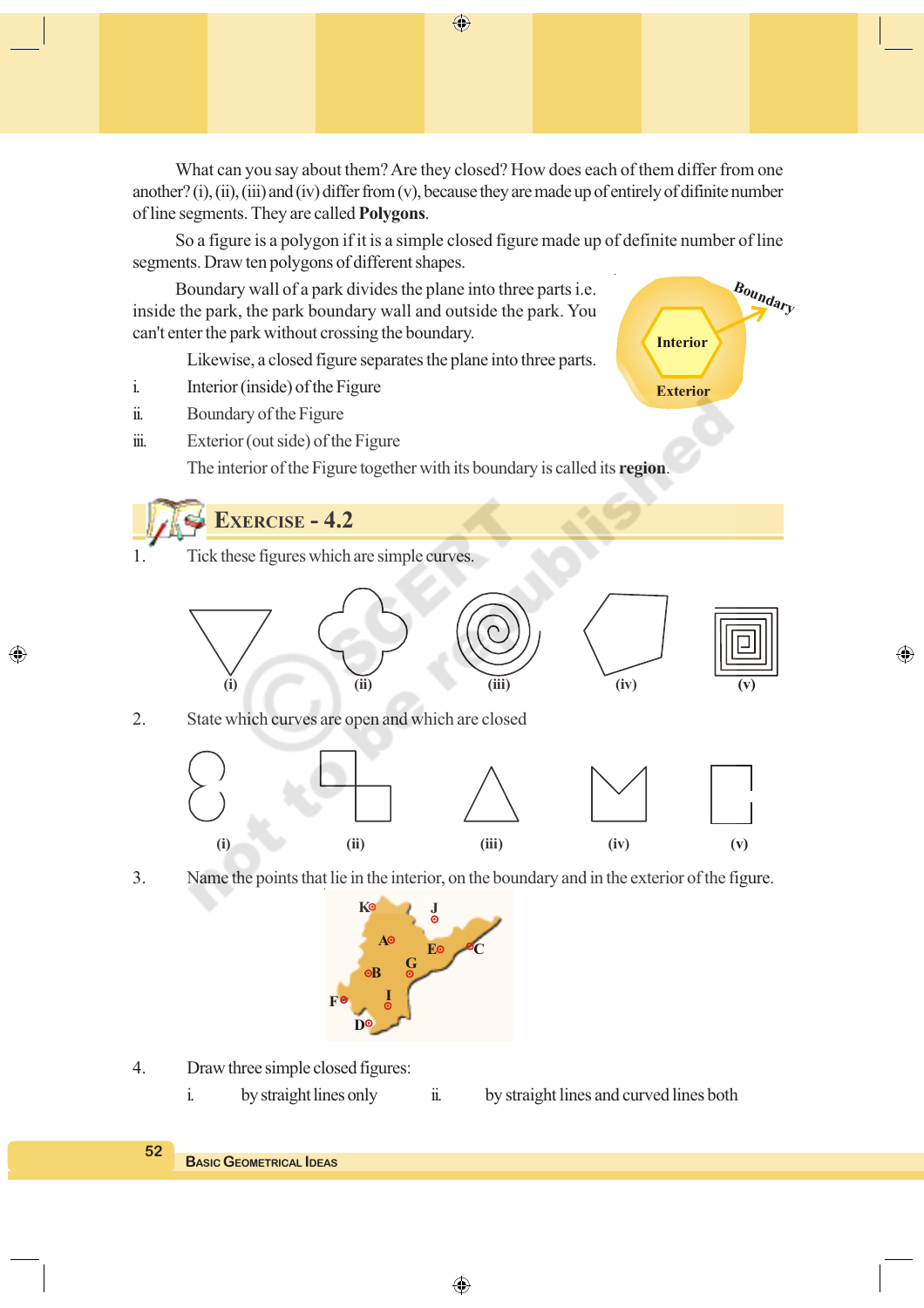⊕

## **4.7 ANGLE**



Angles are made when corners are formed. In the figure - 1 imagine two rays say  $\overrightarrow{OA}$  $\overline{\phantom{a}}$ 

and  $\overrightarrow{OB}$ . These two rays have a common end point at O. The two rays here are said to form an angle.

Look at the door. When it is closed it does not seem to make any angle with the threshold.

As we start opening it there is an angle between the door and the threshold. It also changes as the position of the door changes. Here two rays can be imagined in the direction of the door and the threshold.

Observe how angles are formed between two hands of a clock at different time.

The two rays forming an angle are called the arms or sides of the

angle. The common end point is called the vertex of the angle.

Here the two rays  $\overrightarrow{OA}$  and  $\overrightarrow{OB}$  are two **arms** or sides of the angle and O is the **vertex** of the angle. As the angle is formed at 'O', we read it as angle AOB or angle BOA and it is denoted by ∠AOB or ∠BOA

(sometimes  $\widehat{AOB}$  or  $\widehat{BOA}$  ) or simply ∠O.

In the figure point  $X$  is in the interior of the angle.  $Z$  is not in the interior, it is in the exterior part of the angle. Point S is on the arms of the angle ∠PQR.

So angle divides the plane into three parts, interior (bounded by the two sides), angle and the exterior (which is outside the angle).

Now think about point Y. Where does it lie?



⊕

If you extend the rays  $\overline{QP}$  $\overline{\phantom{a}}$  and QR  $\qquad$ , will point Y fall in the interior of the angle?

Is it possible to mark point M fall in the interior of the angle by extending the rays?

## **EXERCISE - 4.3**

**A**

**B**

**O**

◈

1. Name the angles, vertex and arms of the angles from the figure.

| <b>Angle</b>  | $\angle AOB$      |  |  |
|---------------|-------------------|--|--|
| <b>Vertex</b> |                   |  |  |
| Arms          | $- - -$<br>OA, OB |  |  |

**BASIC GEOMETRICAL IDEAS**

**53**

**D**  $\sqrt{C}$ 

 $\oint$   $\oint$   $\oint$   $B$ 

Free distribution by Government of A.P.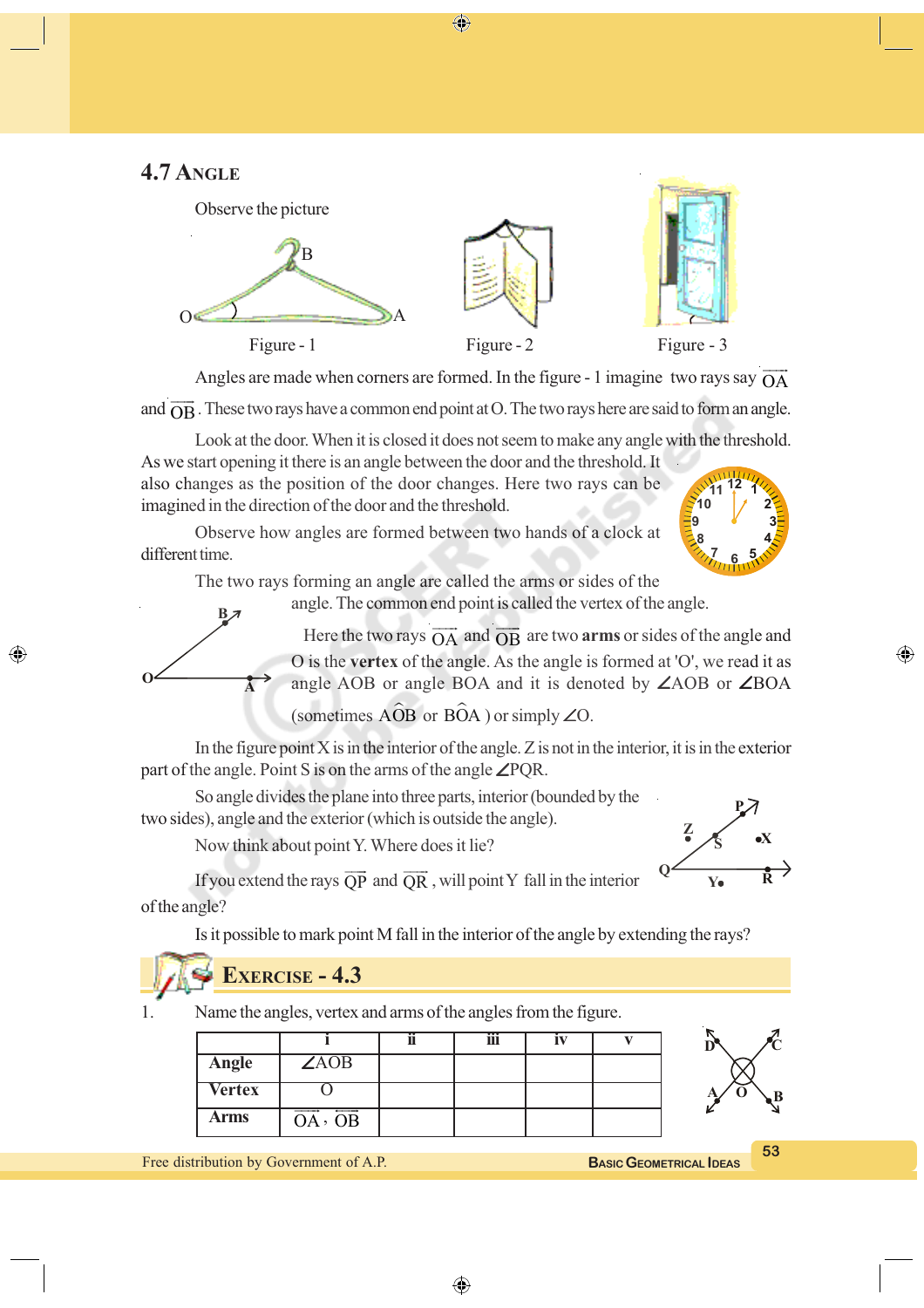**A** ( ) ( ) C

**B**

**D**

2. Name the angles formed in the figure.



- (i) A, B in the interior of  $\angle$ DOF
- (ii) A, C in the exterior of  $\angle EOF$  (iii) B on  $\angle DOE$
- 4. Mark the angles formed in the figure.

**4.8 TRIANGLE**

**DO THIS**

◈

Take some match sticks and try to make simple closed figures.



What is the least no. of sticks needed to form a closed figure? Obviously three. Can you explain why two match sticks can not make a closed figure.

**The simple closed figure fromed by three line segments is a triangle. The line segments are called sides.**

Look at the triangle formed by three line segments  $\overline{AB}$ ,  $\overline{BC}$  and

 $\overline{CA}$ . Here A, B, C are called three vertices of the triangle ABC. You know that the angles ∠BAC, ∠ABC, ∠ACB are formed at the vertices. The triangle ABC is denoted simply as ∆ABC.

> Being a polygon, a triangle has an exterior and an interior region.

> > ⊕

Observe the triangle and points marked in the figure.

O is in the interior of the triangle. What are the other points in the interior?

P is a point on the triangle. Name the other points lying on the boundary of the triangle.



**T**

**P**

 $Q \longleftarrow \frac{Q}{C}$ 

 $\bullet$ **O**

**C**

**A**

**V**

 $\bullet$ B

**U**

**BASIC GEOMETRICAL IDEAS**



**D**

⊕

**O**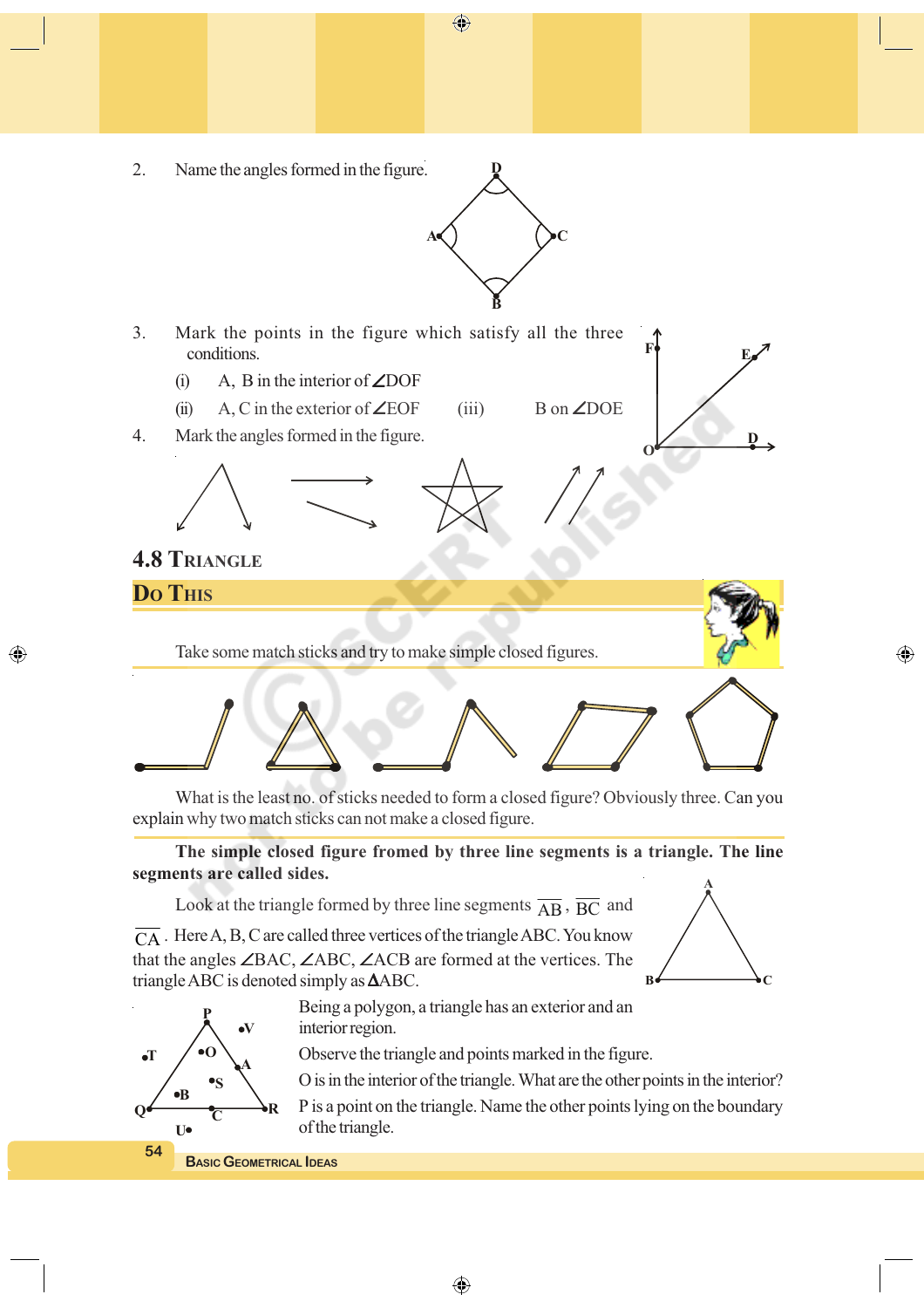⊕

T is in the exterior of the triangle. What are the other points in the exterior?

Therefore, a triangle divides a plane into three parts.

(i) Interior of the triangle; (ii) Boundary of the triangle; (iii) Exterior of the triangle.

The boundary and interior of the triangle together is called triangular region.



Take some straw pieces of different size. Pass thread into any 3 pieces and make different triangles. Draw figures for the triangles in your notebook.

## **4.9 QUADRILATERAL**

Observe the polygons in the adjacent figure. You know that a polygon with three sides as in Fig  $(i)$  is a triangle, similarly a simple closed polygon with four sides is called a quardrilateral. Fig. (ii) is an example for quadrilateral.





⊕

Here ABCD is a quadrilateral and the four line segments  $\overline{AB}$ ,  $\overline{BC}$ ,  $\overline{CD}$  and  $\overline{AD}$  are called its four sides,  $\angle A$ ,  $\angle B$ ,  $\angle C$  and  $\angle D$ are its four angles and the line segments joining opposite vertices A, C and B, D namely AC and BD , are called its two diagonals.

As in a triangle, quadrilateral drawn on a plane, divides it into three parts known as interior, boundary and exterior of the quadrilateral.

The shaded part of the quadrilateral is its interior and the unshaded part is the exterior of the Quadrilateral.

The side opposite to  $\overline{AB}$  is  $\overline{DC}$ .

What are the sides opposite to  $\overline{BC}$ ,  $\overline{CD}$  and  $\overline{AD}$ ?

The side  $\overline{AB}$  is adjacent to  $\overline{BC}$  and  $\overline{AD}$ .

Name the adjacent sides of  $\overline{BC}$ ,  $\overline{CD}$  and  $\overline{AD}$ .

The opposite angles of ∠A is ∠C.

What is the other pair of opposite angles?

The adjacent angle of ∠A is ∠B and ∠D.

What are the other pairs of adjacent angles.

## **THINK, DISCUSS AND WRITE**

Take four points A, B, C and D such that A, B, C lie on the same line and D is not on it. Can the four line segments  $\overline{AB}$ ,  $\overline{BC}$ ,  $\overline{CD}$  and  $\overline{AD}$  form a quadrilateral? Give reason.

Free distribution by Government of A.P.



⊕

**A B C**

**D**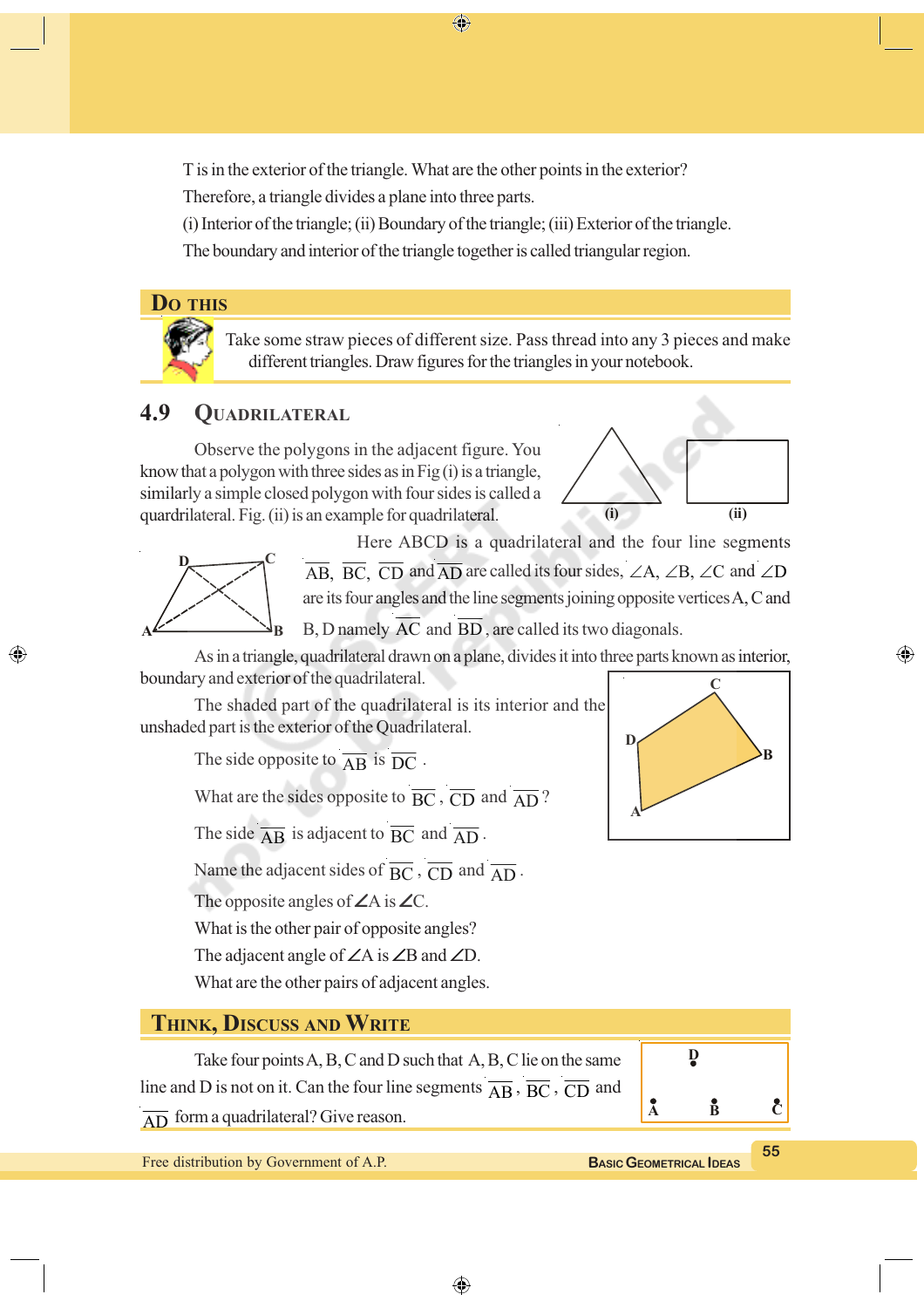$\bigoplus$ 



## **EXERCISE - 4.4**

- 1. Mark any four points A, B, C and D. Join them to make a quadrilateral. Name it.
- 2. PQRS is a Quadrilateral. Answer the following.
	- i. The opposite side of OR is
	- ii. The angle opposite to ∠P is  $\blacksquare$
	- $\dddot{\mathbf{m}}$ . The adjacent sides of PQ are  $\dddot{\mathbf{m}}$ .
	- iv. The adjacent angles of  $\angle$ S are
- 3. Name the points marked in the figure
	- i. The points in the interior of Quadrilateral.
	- ii. The points on the boundary of Quadrilateral.
	- iii. The points in the exterior of the Quadrilateral.

## **4.10 CIRCLE**

Look at the figures



**P**

**R**

**E**

**B**

**P**

**S**

**C**

**A**

**T**

**Q**

 $\overline{D}$  **S R** 

**Q**

Keep a bangle on a paper and draw along its boundary with pencil. You get a round shape. This will give you an idea of a circle. Such a round shaped figure is a circle. Can you think of some more examples from real life?

Observe a cycle wheel and measure the length of each spoke. You might conclude that the length of each spoke is same. The point in the middle is the **centre** and the length of curve edge is called circumference and the distance from the centre to any point on the circle is the **radius**. Observe the centre and the radius in each circle given in the figure.



⊕

Are all the radii same? O is the centre and  $\overline{OA}$ ,  $\overline{OB}$  and  $\overline{OC}$  are radii of the circle.



◈

Draw a circle on a paper and cut it along its edge. Fold it into half and again fold it to one fourth to make folding marks as shown.







You will observe a point in the middle. Mark this O. This is the centre of the circle. You can also indicate its radius.How many radii can you draw in a circle?

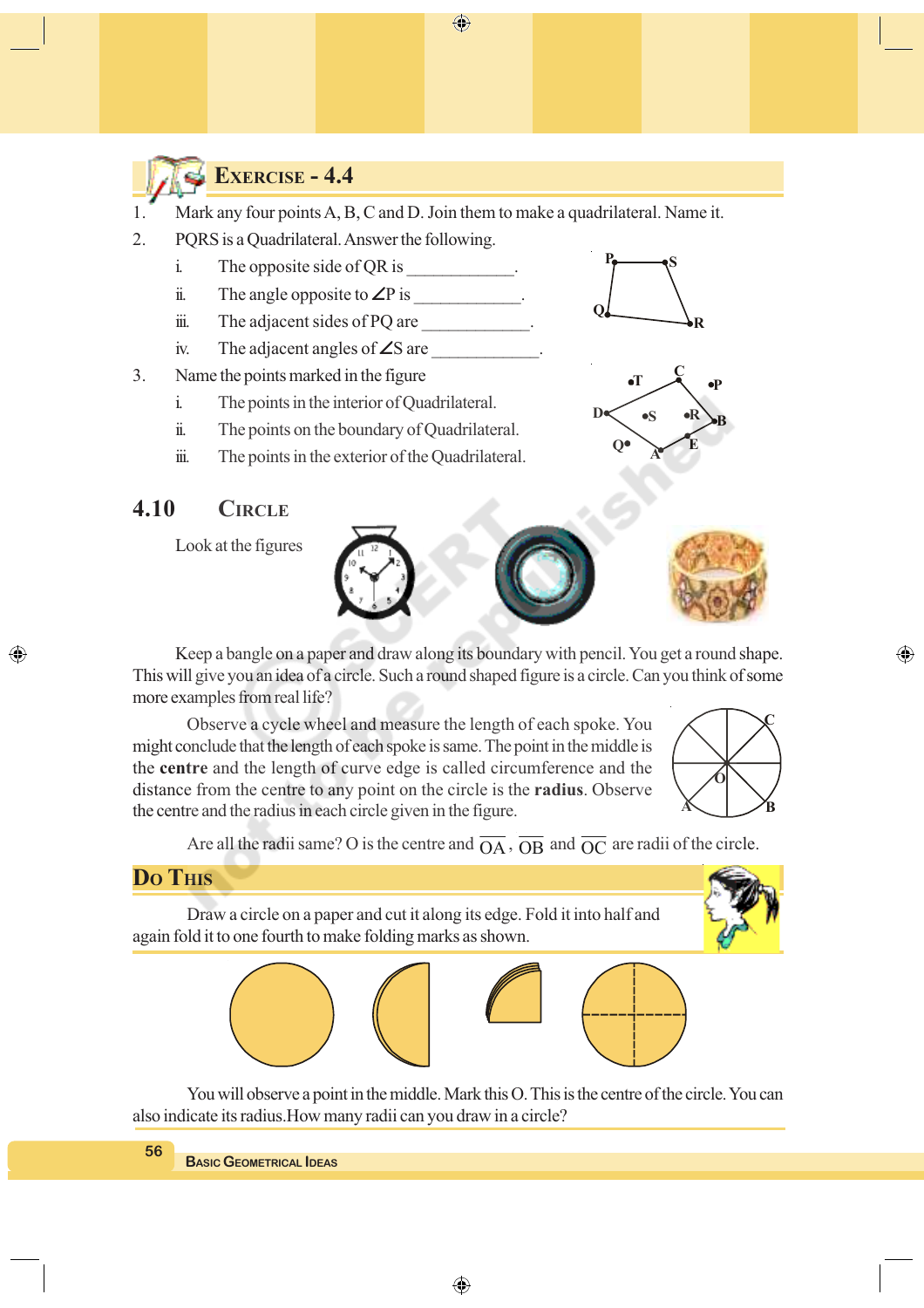$\overline{AC}$  is a line segment joining two points on the circle.

Is there any other such line segment which joins two points on the circumference? CD is one such line segment. A line segment joining two points on the circumference of the circle is called a **chord.** Thus both  $\overline{CD}$ and  $\overline{AC}$  are chords of the circle. The chord  $\overline{AC}$  is a special chord as it passes through the centre 'O'. A chord which passes thorugh the centre of a circle is called it **diameter.**

⊕



## **DO THIS**

◈

Draw a circle and draw at least 5 chords in it. Make sure at least one of them passes through the centre. Name them and fill the table

| S.No. | <b>Chord</b> | Length | Passes through the centre (Yes/No) |
|-------|--------------|--------|------------------------------------|
|       |              |        |                                    |
|       |              |        |                                    |
| 3     |              |        |                                    |
|       |              |        |                                    |
|       |              |        |                                    |

What do you notice?

You must have noticed that the chord passing through the centre is the longest. Let us go back to the figure,  $\overline{AC}$  is a line segment whose mid-point is at O.

 $\sim$   $\sim$   $\sim$ 

Also, we know that  $\overline{OA}$  and  $\overline{OC}$  are two radii of the circle. Thus, we can see that length of  $\overline{OA}$  + length of  $\overline{OC}$  = length of  $\overline{AC}$ .

Diameter is infact twice the radius of the circle.

#### **THINK AND DISCUSS**

Is it possible to draw more than one diameter in a circle? Are all the diameters equal in length?

Discuss with your friends and find the answer.



Look at the figure again. The part of the circle between the points C and D is called an arc and denoted by CD.

Name the other arc in the figure.

As a circle is a simple closed figure, it divides the plane with its boundary as interior and exterior.

The region in the interior of a circle enclosed by the boundary is called **circular region**.

Free distribution by Government of A.P.

◈

**C D**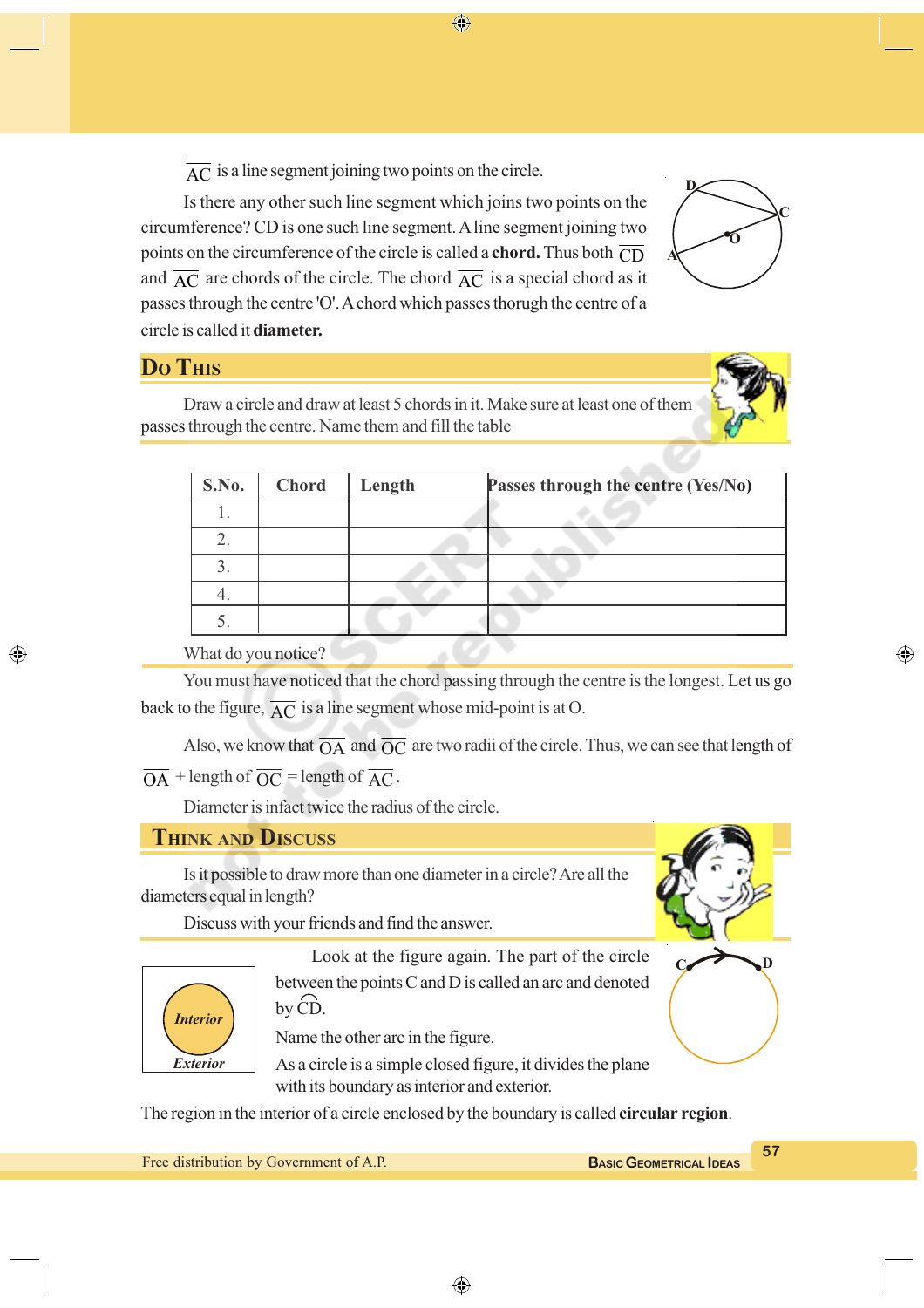#### **Some other parts of the circle**

Region enclosed by an arc and two radii is called **sector** of the circle.

Region enclosed by an arc and a chord is called **segment** of a circle. Chord of a circle divides it into two segments.

 $\bigoplus$ 

Region enclosed by an arc and a diameter is a **semi circular region**.



⊕

4. Take a circular sheet of paper. Fold it into two halves. Press the fold and open it. Do you find the crease of a diameter ? Repeat the same activity by changing the fold. How many diameters do you observe? How many more diameters can be formed?

#### **WHAT HAVE WE DISCUSSED?**

- 1. A point determines a location. It is usually denoted by a capital letter.
- 2. A line segment is formed by joining two points. It has a fixed length.
- 3. A line is obtained when a line segment extends on both sides indefinitely.
- 4. A ray is a portion of a line starting at a point and goes in one direction endlessly.
- 5. Any figure drawn without lifting a pencil may be called a curve. In this sense, a line is also a curve.
- 6. A simple curve is one that does not cross itself.

#### **BASIC GEOMETRICAL IDEAS**

**58**

◈